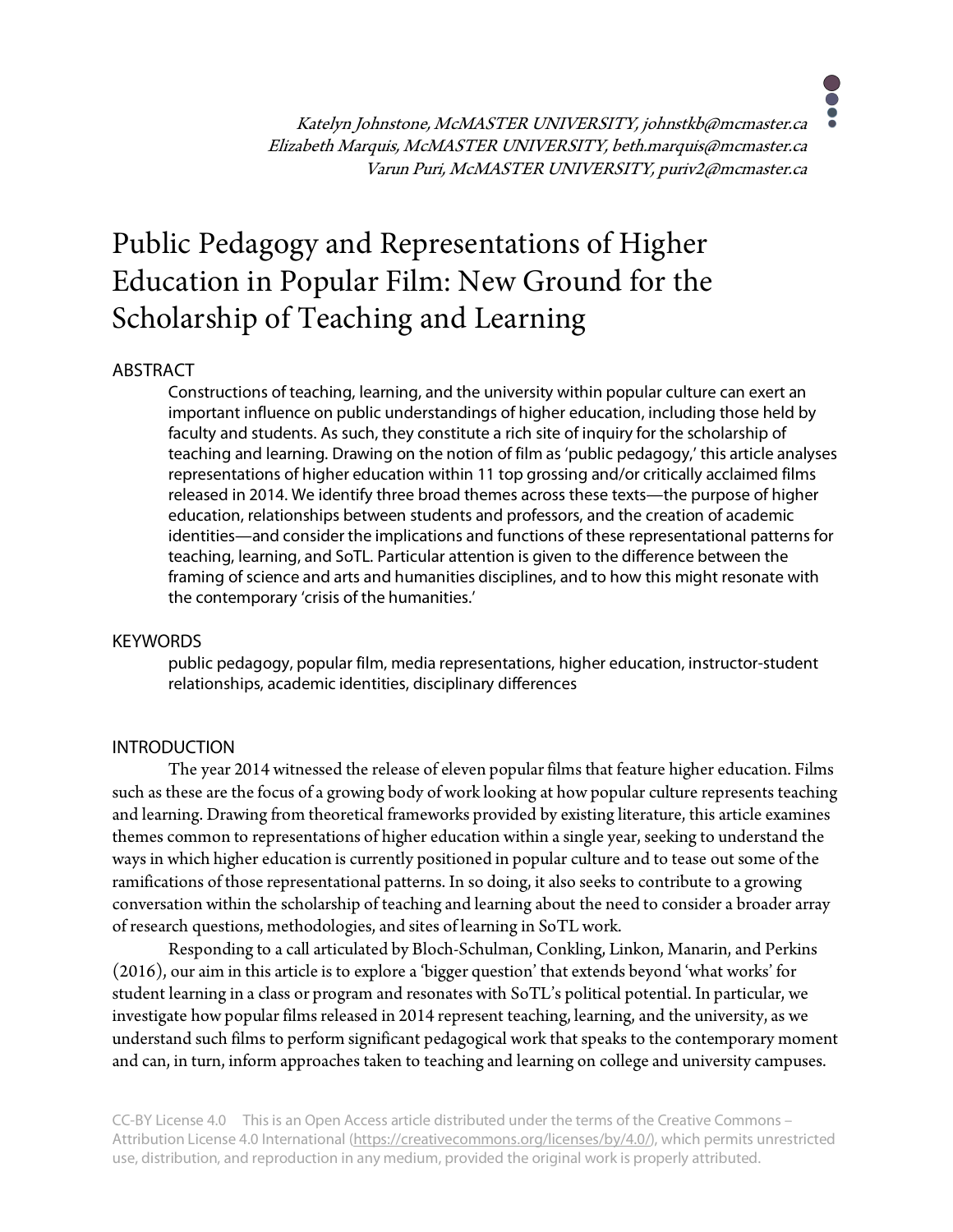#### Johnstone, Marquis, Puri

At the same time, by working with theoretical formulations and methodologies drawn from the humanities, we also seek to contribute to the growing body of humanities-informed SoTL, and thus to participate in ongoing efforts to reaffirm SoTL's methodological and epistemological diversity (e.g., Chick, 2013; Potter & Wuetherick, 2015; Bloch-Schulman & Linkon, 2016).

In many ways, the present study also resonates with ideas and conceptions that have been explored extensively in teaching and learning research. For example, a central contention of much pedagogical scholarship is that student and instructor conceptions of teaching, learning, and related constructs intertwine with the ways in which education unfolds in university classrooms. Scholars have documented correlations and connections between educators' views of teaching, learning, and their disciplines and the ways in which they approach their educational roles, and between students' conceptions of learning and knowledge and the approaches they take to studying in particular contexts (e.g., Fanghanel, 2009; Maclellan, 2015; Paakkari, Tynjälä, & Kannas, 2011; Trigwell & Prosser, 2014).

While films are certainly not the only factors that might shape such beliefs and perceptions, existing scholarship in film and cultural studies suggests the value of taking seriously their potential influence on understandings of teaching, learning, and the university. Central to this scholarship is the notion that films themselves operate as educators, and film spectators as learners, and that pop culture is thus a critical site of education in modern times (Giroux, 2008; García, 2015). Along these lines, much recent research positions film and television as a form of 'public pedagogy' that functions to educate viewers (including students and instructors) about how education works, what it means, and how students and teachers should behave (Giroux, 2008; Wright & Sandlin, 2009). In essence, such work suggests that media normalizes societal expectations of education by presenting a narrative construction of these institutions as the contemporary reality, leaving little room to imagine an alternative (García, 2015). Film necessarily constructs and reflects dominant ideologies and social anxieties within a historical context, and in providing a framework through which to view education, influences how audiences approach the education system and construct and navigate their identities as either instructor or student (Giroux, 2008; Gregory, 2007; Vandermeersche, Soetaert, & Rutten, 2013). Likewise, such texts often take up, feed, and/or help audiences negotiate common suspicions and concerns about teaching, learning, and educators, particularly in relation to the ways educators wield power within the classroom (Benton, 2013; Carens, 2010).

The sense that film legitimizes particular ideological frameworks surrounding educational institutions and thus informs viewers' understanding of the value and process of education resonates interestingly with contemporary concerns about the neoliberalization of higher education, including those expressed within the SoTL literature (e.g., Bloch-Schulman et al., 2016). The contemporary historical moment in the West has been theorized through a variety of different registers, such as the "postmodern" through the lens of culture or "late capitalism" as a signifier of political economy (Jameson, 1991). The ideological framework of this era is often referred to by commentators as "neoliberalism," a particular mode of social and political relations originating in the 1970s and fundamentally defined by "strong private property rights, free markets, and free trade" (Harvey, 2005, p.2). Commentators have extended the implications of neoliberalism beyond the realm of political economy to include hegemonic infiltrations of public spheres (social, cultural, intellectual, etc.) for the purpose of refashioning society in the image of capital (Ibid).

Political theorist Wendy Brown has outlined the effect of what she calls a "neoliberal rationality" on higher education through a few crucial determinations: the defunding of public goods and therefore publicly subsidized education of all kinds; the redefinition of democracy according to economic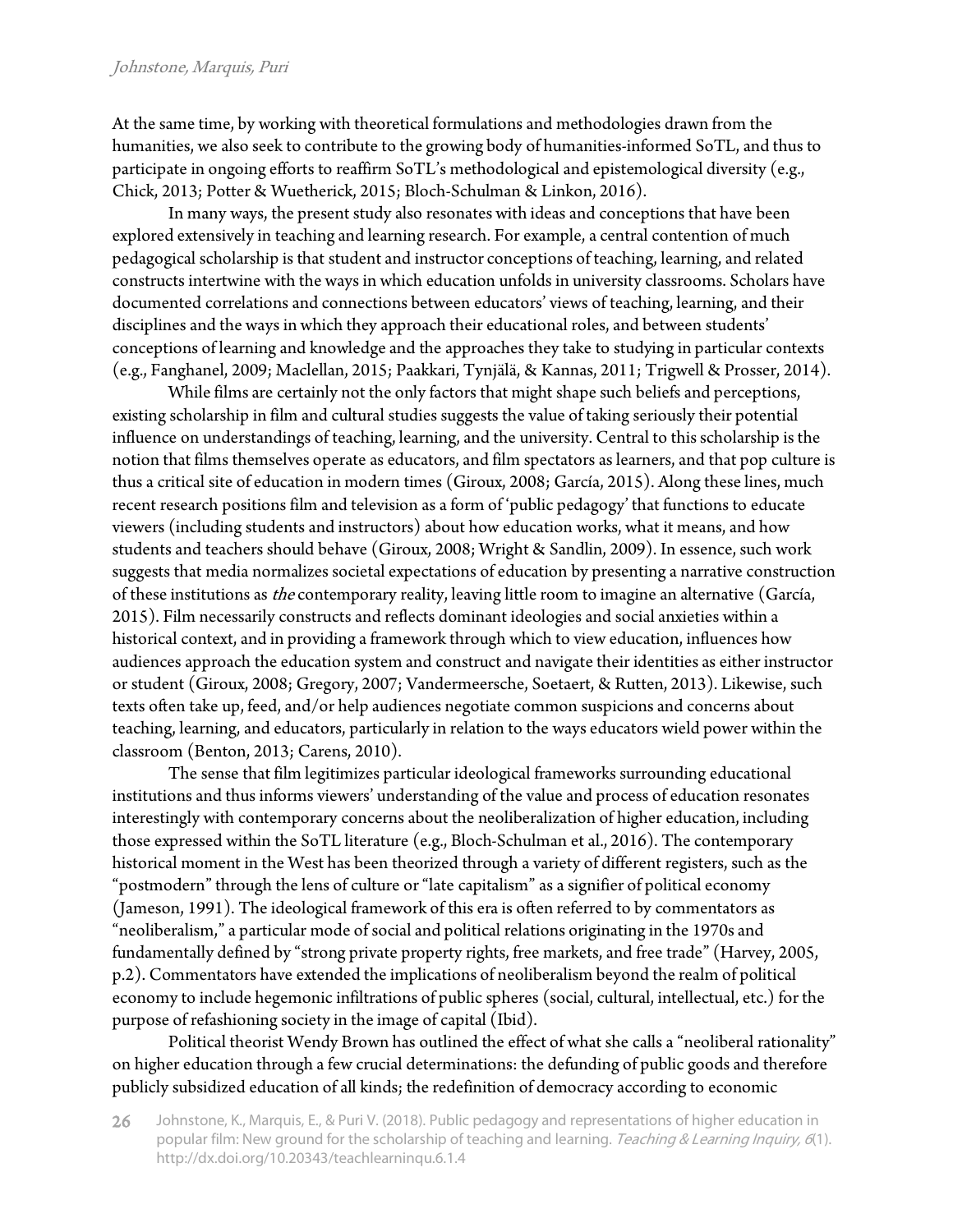considerations, the terms of which stand at the forefront of politics and therefore reduce the meaning of education to the training of workers (or what she calls "human capital"); and the reconstitution of knowledge and thought to legitimize and/or develop only those forms that contribute to the production and circulation of capital (Brown 2015). In this context, she writes, knowledge "is not sought for developing the capacities of citizens, sustaining culture, knowing the world, or envisioning and crafting different ways of life in common. Rather it is sought for 'positive ROI'—return on investment," a metric which is used in turn to help rank institutions for potential consumers (2015, pp.177-178).

To the extent that film and television texts serve to reflect and perpetuate this neoliberal agenda for education, and thus to fortify hegemonic power structures (García, 2015), they impinge on the work done at colleges and universities in ways that have not yet received much attention within the scholarship of teaching and learning. On one hand, this lack of attention is not surprising; SoTL has focused historically on issues more proximately connected to student learning, often taking up questions about which pedagogical strategies 'work' in particular classes and contexts. Because popular culture has the potential to inform expectations of and approaches to teaching and learning, however, examinations of it offer one way of considering "the way learning is shaped by (and often located in) students' lives outside of the classroom"—an issue Bloch-Schulman and colleagues (2016, p.4) position as fundamental to SoTL's ongoing development. While the potential power exerted by and through such texts is not total, not least because audiences have the capacity to push back against the ideologies presented (Wright & Sandlin, 2009), existing scholarship suggests that the ideas and discourses (re)produced in films have some influence on viewers, and thus demand careful scrutiny. We thus posit that studying filmic representations of higher education constitutes a significant—if not yet common avenue for SoTL inquiry.

Moreover, even outside the SoTL literature, some gaps remain in the existing research on this subject. Much of the scholarship on representations of teaching and learning focuses on the primary or secondary level, for example, rather than on postsecondary institutions. This article will help fill this gap by focusing specifically on cinematic representations of higher education. Also, most analyses approach this representation by examining closely a few films chosen for their distinctiveness or representativeness, or by looking at a broad range of films from a wide array of genres and time periods. By examining all films related to higher education that were released in 2014 and popular or critically acclaimed in North America, we aimed to take a more structured approach, focusing the analysis and exploring key issues that were present in films released during this year. Scholars already recognize the value in this strategy: Giroux writes that investigating intertextual themes within a specific historical context enables us to move past discussions of meaning and interpretation of an individual film, and instead pursue a deeper understanding of "the social anxieties and assumptions" films take up on a larger scale (2008, p.8).

#### METHODOLOGY

For this article, we analysed films from 2014 in which higher education plays a significant role. We chose to look at the year 2014 because it was the most recent and complete year at the beginning of our project, and we saw merit in unpacking the broad patterns and key issues present in modern cinema. Unexpectedly, 2014 also turned out to be a particularly rich year for analysis, with a comparatively large number of films relating to higher education being released. To choose our films, we scrutinised descriptions of the top 100 films at the North American box office on Box Office Mojo (a database that ranks the highest grossing films of a year) as well as all Oscar nominees in performance, direction, and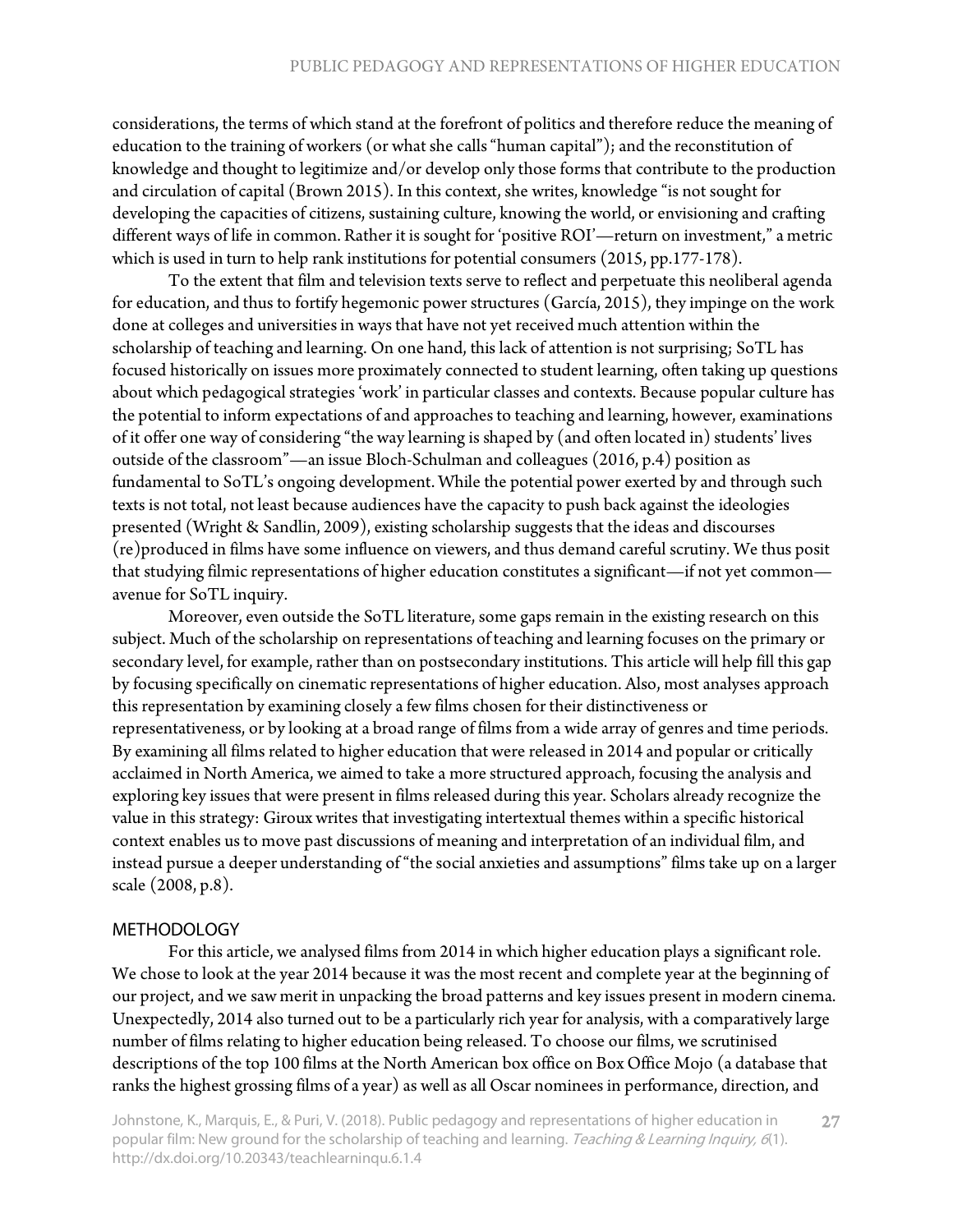best picture categories. We chose these lists because they indicated particularly prominent films of the year, which we felt were the best reflections of what the North American public viewed in theatres and of films held up in public discourse as significant (and thus potentially influential) cultural objects. Of course, other films may well have been popular in other national and regional contexts, but we elected to focus on North America for the present study to reflect our own location and keep our focus manageable. From these lists, we found eleven films in which higher education played a significant role (see the Appendix for a brief summary of each). We then each watched every film and two of us individually took notes on particularly intriguing or pervasive representations of higher education. We discussed our interpretations of the films as a group, shared our notes with each other, and synthesized the notes, a process by which we identified any representations of higher education that we felt were repeated in multiple films in some significant way. Finally, we extracted key themes from our collective notes. We identified three central themes by their prominence in a significant portion of the films: the purpose of higher education, professor-student relationships, and academic identities. Each of the films spoke to at least one of these themes. We then looked at common tendencies in the portrayals of these themes, along with instances where an individual film subverted the tropes other films propagated.

It should be noted that some work has already been done on these themes. For instance, representations of the learning process and the purposes of higher education in films have been the topic of study before (Benton, 2013; Gregory, 2007; Vandermeersche, Soetaert, & Rutten, 2013). Similarly, common patterns and implications of representations of teachers and students are a frequent topic of analysis (García, 2015; Gregory, 2007; Leuschner, 2006; Stillwagon & Jelinek, 2015). Our work builds on this existing scholarship by addressing the representational patterns present within a single year, giving detailed insight into how narratives of higher education are framed at one historical moment.

# PURPOSE(S) OF HIGHER EDUCATION

Many of the films we watched explore the various purposes of higher education. The most prominent tension is between viewing postsecondary education as a place to pursue a credential (in line with neoliberal concerns about employability) or as a means of pursuing passion, but there also exists interesting discussion of higher education as a social experience.

# The social experience

The two comedies, *Neighbors* and 22 Jump Street, suggest higher education is predominantly a social experience. Reflecting a pattern common to the genre, the student characters in both comedies are primarily occupied with drugs and sex, giving at best passing attention to attending class. In Neighbors, for example, the only character who frequents his courses is positioned as doing so simply so the fraternity can acquire school equipment. In 22 Jump Street, the professors in the class sequences are desperate for their students' attention, and the fact that one of the protagonists learns something in class is an ongoing joke. In this way, these comedies turn the idea of learning in university into a punchline, ridiculing the educational aspect of higher education. Moreover, the films often present the educational aspect of higher education in conflict with the social lives of the students when characters find they have done poorly in school because of their focus on socialising (Neighbors) or when they must do schoolwork instead of something they enjoy (22 Jump Street). These presentations inevitably frame the educational system, and instructors in particular, as antagonists to the students' social life and their ability to enjoy higher education.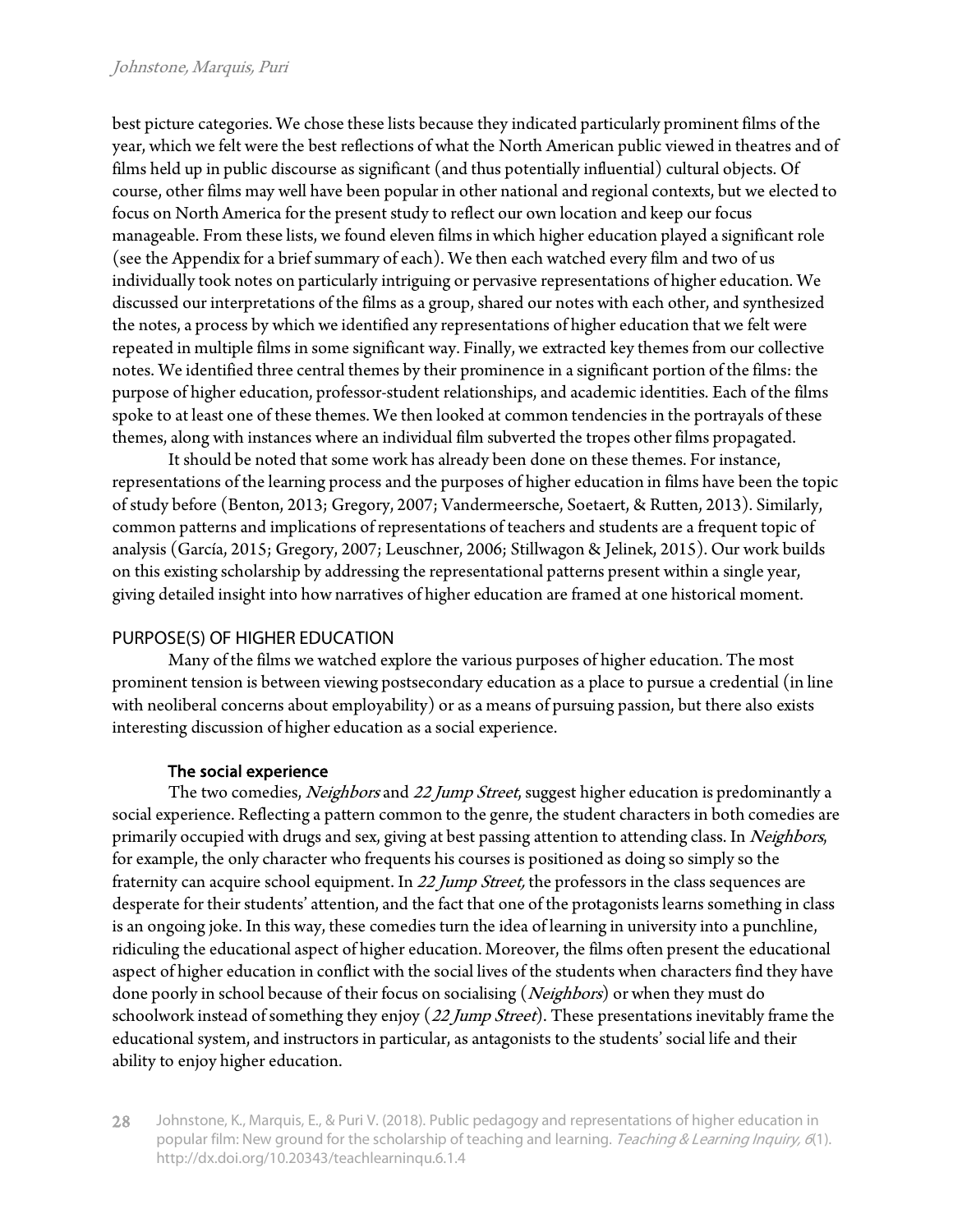## Credentialism

The films Neighbors, Still Alice, God's Not Dead, and The Gambler all allude to the growing credentialism of higher education in the contemporary moment. In Neighbors, one of the few references to education occurs when a protagonist is asked for his GPA at a job fair, implying the purpose of higher education is to acquire the grades necessary to get a job. This film is unique amongst those analysed in its lack of nuance on this front, however, with all the other films challenging this vision of education to some extent. In *Still Alice*, the daughter who refuses to attend college as a backup plan is ultimately valorized because she is the person who cares for her mother once her mother becomes ill. Similarly, the plot of God's Not Dead revolves around a student who refuses to agree with his professor's opinions despite many other characters pressuring the student to give in and get the grade. In The Gambler, the protagonist is frustrated by students who are only taking his class to earn a credit.

This presentation and corresponding rejection of credentialism suggests an interesting ambivalence in perceptions of the purpose of higher education: the films acknowledge the prevalence of the belief that higher education is about credentials and then (minimally) challenge it, suggesting there is (or should be) more to these institutions than getting a credit or a degree. Nevertheless, some scholars argue challenges offered in films are usually superficial—Hollywood's focus on the individual means that there is little consideration of institutionalised problems since most cinematic challenges are overcome by individuals (Giroux, 2008; Seamus & Mackler, 2015). Hence, while individual students or faculty may be presented as progressive "they seldom mount a direct challenge to dominant ideology" (Dalton, 2006, p.31). In God's Not Dead, for instance, the protagonist inspires supporting characters to challenge Professor Radisson as he does himself, but all of the characters who pressure the students to submit to Professor Radisson's beliefs (most of whom are parental figures) still value credentials by the end of the film and have chosen to stop speaking with the 'rebellious' students. This necessarily means that, while the characters' rejection of credentialism is celebrated through the protagonist's intellectual triumph over the professor, the widespread expectations of credentialism remain since none of these characters or structures are reformed. This kind of half-hearted critique of credentialism is prevalent throughout many of the films.

#### Pursuing your passion

The common alternative to credentialism in these films is a focus on developing passion. The passion the protagonists pursue in higher education is often artistic, such as in *Boyhood* (photography), If I Stay (music: cello), and Whiplash (music: drums). Passion as a purpose of higher education is also often challenged in the films, though not as overtly as credentialism. For example, in If I Stay, the protagonist's passion for music draws her away from her passion for her boyfriend, jeopardizing the relationship that is central to the film and that Hollywood generic conventions encourage us to endorse. In *Whiplash*, the severe nature of the pedagogy represented and the protagonist's increasing rudeness suggest his reckless pursuit of his passion is problematic. Conversely, in Still Alice, as noted above, one daughter rejects the possibility of going to drama school to further her passion for acting, and is valorized by the film through her care for her mother. Thus, the films that are about artists pursuing their passion in university tend to depict this pursuit negatively while the film that shows an artist rejecting this option presents this choice positively. These patterns are indicative of tension regarding whether higher education institutions are the right place to pursue artistic passion. By contrast, in films focusing on faculty experiences, the academics are typically passionate about scientific disciplines, and this passion is usually subtle and not destructive. In The Imitation Game and The Theory of Everything, for example,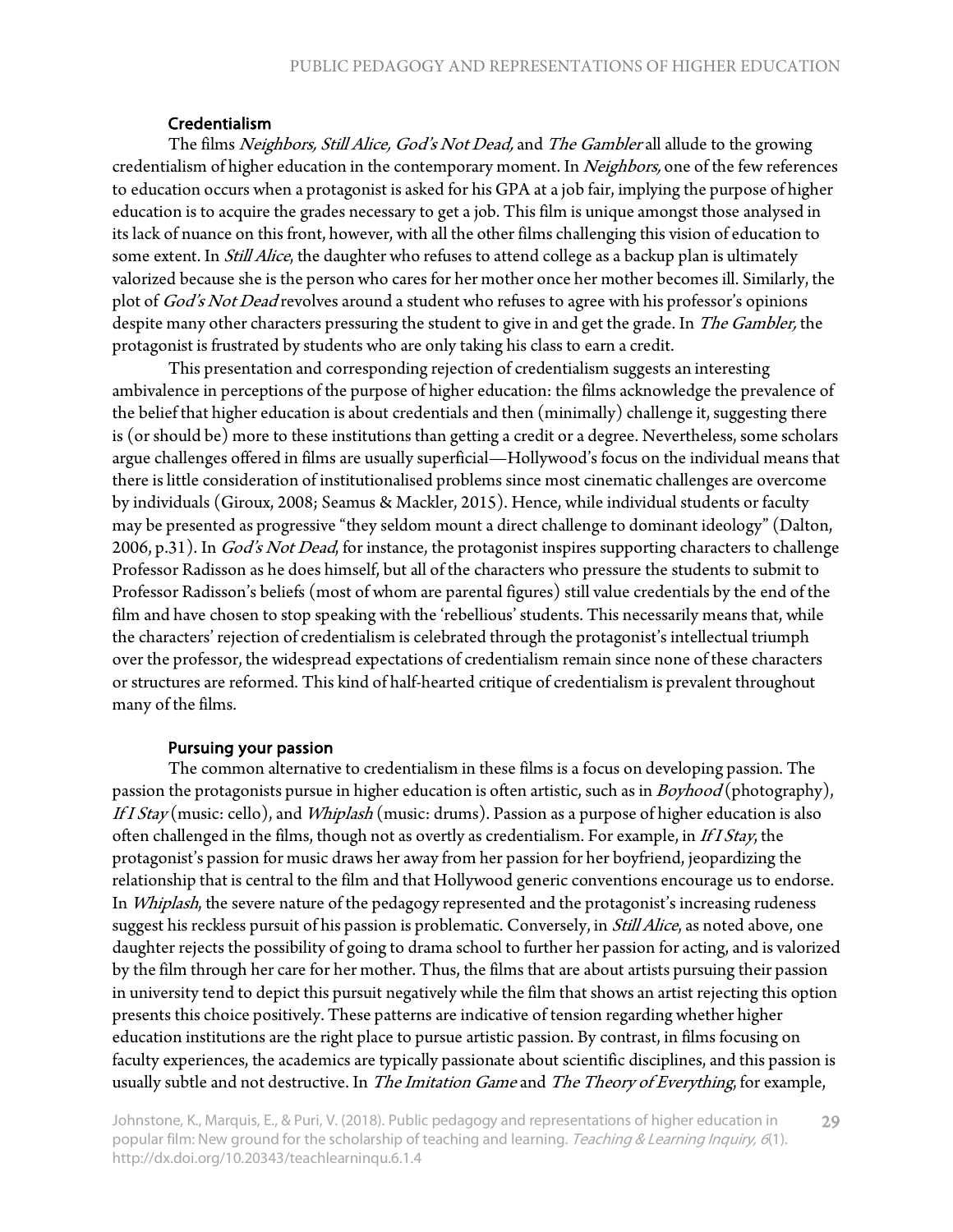the protagonists' passion for their work defines who they are, creates knowledge celebrated in intellectual circles, and (in the case of Alan Turing) literally saves lives. For a scientific academic, higher education is often presented as the correct context to pursue one's passion.

## PROFESSOR-STUDENT RELATIONSHIPS

A second theme that is prominent in many of the texts studied is the issue of professor-student relationships. Insofar as these relationships speak particularly clearly to views of the pedagogical work of higher education institutions, they are perhaps especially relevant to SoTL scholars. Interestingly, while some previous research unpacks a range of student-teacher relationships and stereotypes within popular culture (e.g., Gregory, 2007; Vandermeersche, Soetaert, & Rutten, 2013), the present set of films is tilted in favour of critical or ambivalent representations of faculty-student interactions, often positioning faculty as abusive, manipulative, or exploitative—particularly within humanities disciplines (Carens, 2010).

## Romantic relationships

Romantic relationships between professors and students are common to many of the texts studied, as a recurring element that seems to challenge societal norms and values and question the extent to which teaching and learning are the primary foci of teacher-student encounters in the university. As Carens (2010, p.9) has noted of films focusing on English professors, these relationships are often founded on representations of faculty as "dangerously seductive figure[s]" who are able to control and master the 'subjective' content of their fields. On this note, many of these texts portray faculty as intriguing and expert lecturers who ultimately abuse their appeal to engage students in morally questionable romantic relationships.

Both God's Not Dead and Boyhood, for example, present abusive manifestations of such relationships. God's Not Dead highlights the problematic power dynamics that shape faculty-student romance through its portrayal of the relationship between a philosophy professor and one of his former students, offering a critique of faculty abuse of authority that is striking in its lack of nuance. The professor is continually rude and abusive to his ex-student girlfriend, dismissive of her opinions, and undercuts her intelligence ad nauseum. He is also controlling to a fault, and demonstrates this in one instance through his refusal to date this ex-student unless she is willing and able to ace a midterm. While less extreme in its portrayal, Boyhood also suggests that faculty-student romance is both common and problematic. The central mother character's marriage to her passionate psychology professor is complicated by the professor's later alcoholism, while her second marriage to one of her own impressed students later in her career also ends in abuse, although in this case the roles of faculty as abuser and student as abused are inverted.

In addition, texts including God's Not Dead and The Gambler almost caricaturize these relationships and their socially unacceptable status; the relationships are recognized as inappropriate but this notion is trivialized or undercut. The male professors in both these texts actively jest about the fact that their female students could potentially get them fired, suggesting their relationships are informally acceptable even if institutionally discouraged. This viewpoint obscures or disregards the reasons such relationships are problematic, and the consequences of violating the established principles are seen as an inconvenience at best. In fact, in *The Gambler,* the relationship is presented as one of the sole positive occurrences in the protagonist's life, though—in a moment of ambivalence—he is shown to be troubled by both his student's fanaticism regarding his research and the exploitation inherent to their relationship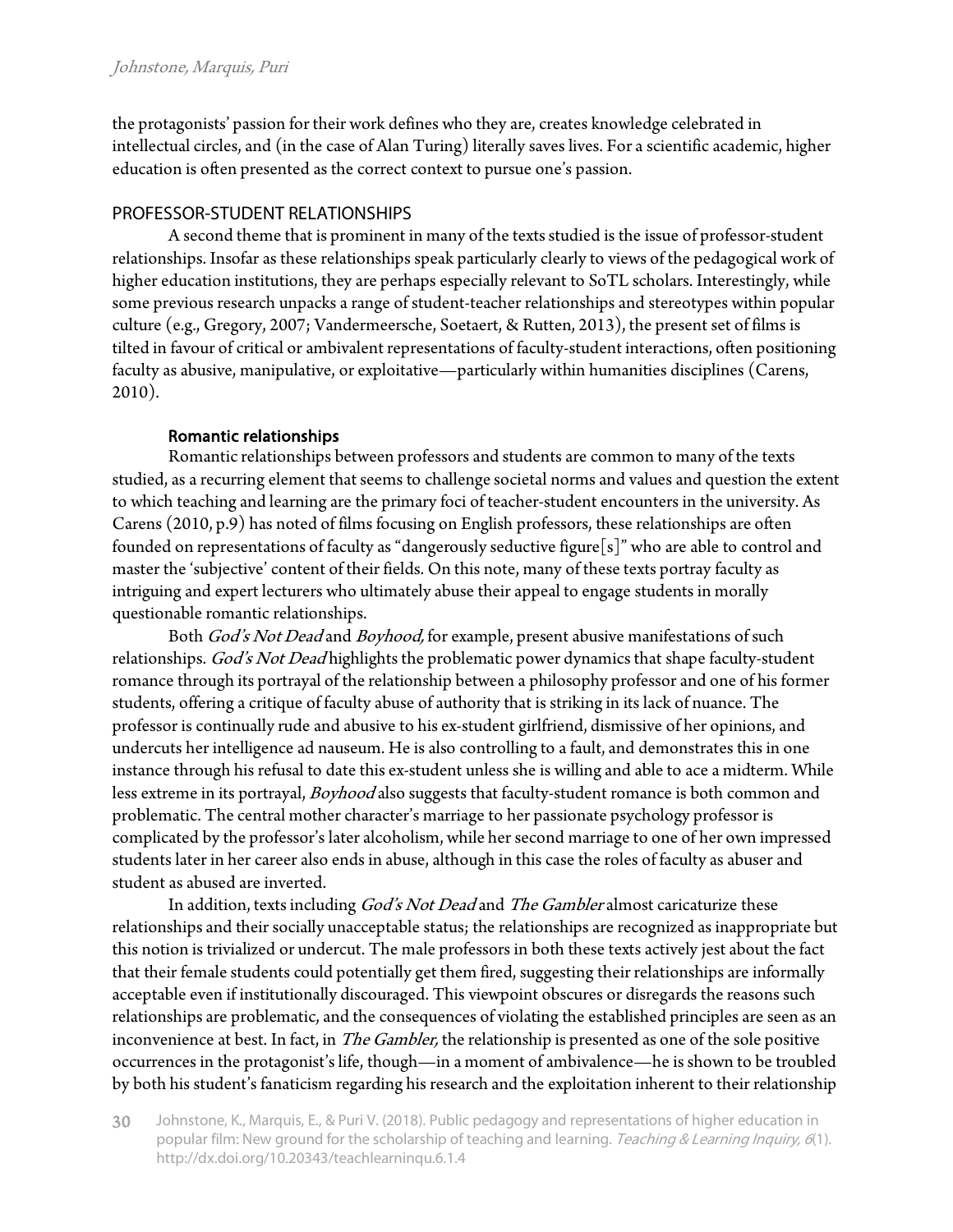more generally. At such moments, the texts studied depict morally questionable relationships in a way that simultaneously acknowledges and dilutes the significance of the exploitation involved, while implying that these arrangements are ubiquitous at the institutions that forbid them.

#### Highly abusive relationships

We also identified multiple instances in which non-romantic faculty-student relationships were shown to be abusive. The instances of such abuse in the texts studied range from the verbal to the physical, with implications for how professors and their pedagogical methods are represented in popular culture.

Alongside its depiction of a faculty-student romantic relationship, God's Not Dead also presents its central professor character as consumed with humiliating a student in his class. Professor Radisson is continually depicted in the text as single-minded and overtly dismissive of any notion of student empowerment, and when the central character dares defy him, Radisson resorts to personally insulting this student in front of his peers and even threatening the student's future career. Whiplash likewise deals with a music professor who regularly abuses his students in myriad ways. Many of these students are shown to tolerate such abuse as it is viewed as a stepping-stone to a career in the field, with the implication that such abusive behaviour is a normalized phenomenon. The instructor, Fletcher, is an intense presence at rehearsals, continuously humiliating his students by hurling homophobic and other demeaning insults (as well as objects) at students as a matter of self-conscious, militaristic discipline. He also attempts to gain more insight into his students' personal lives in order to leverage this information for the explicit purpose of psychological manipulation. The text demonstrates the destructive capacity of such abuse, featuring extended sequences that image the protagonist injuring himself as he struggles to meet Fletcher's standards. Although the protagonist, Neiman, almost dies as a result of the effects of Fletcher's pedagogy, the text interestingly makes an attempt to pitch such an approach as potentially valid—it ends with both professor and student reaching a mutual goal of impressive, 'genius-level' performance as a result of Fletcher's destructive method. Finally, unlike the Professor Radisson character in God's Not Dead, Fletcher does not mobilize his position to exploit female students. Indeed, his ensemble for the majority of the text does not feature any female students at all (and his later ensemble features just one), rendering his militaristic approach sexist, but foregoing common patterns of heterosexual romantic exploitation.

The abusive depiction of professor-student relationships seems to be most common when the text is presented from the perspective of the student. This illustrates concerns about the destructive capacity of a power dynamic being pushed to the brink, as the circumstances in play are seemingly always in the control of the professor—the only power in the room. The professors who engage in abusive practices in the classroom are, on the surface, motivated by a desire to push their students to perform at their best, rationalizing their abusive behaviour to this end. They are also celebrated for the results of such destructive pedagogy to some extent, as they are—once again—respected in their fields and are viewed by their students as avenues to success. What is evident from the texts studied is a lack of support for students navigating such pedagogies and power differentials, highlighted in Whiplash as Neiman's only support in the college is a counselor (who identifies Fletcher's abusive practices as a known issue in the institution). The counselor encourages Neiman to anonymously report Fletcher's behaviour, and such an intervention is depicted as the only way a student can possibly hold power accountable. The texts thus imply that abusive behaviour is tolerated in higher education due to an emphasis on 'tangible results' at any cost, de-legitimizing a pedagogy that emphasizes respect for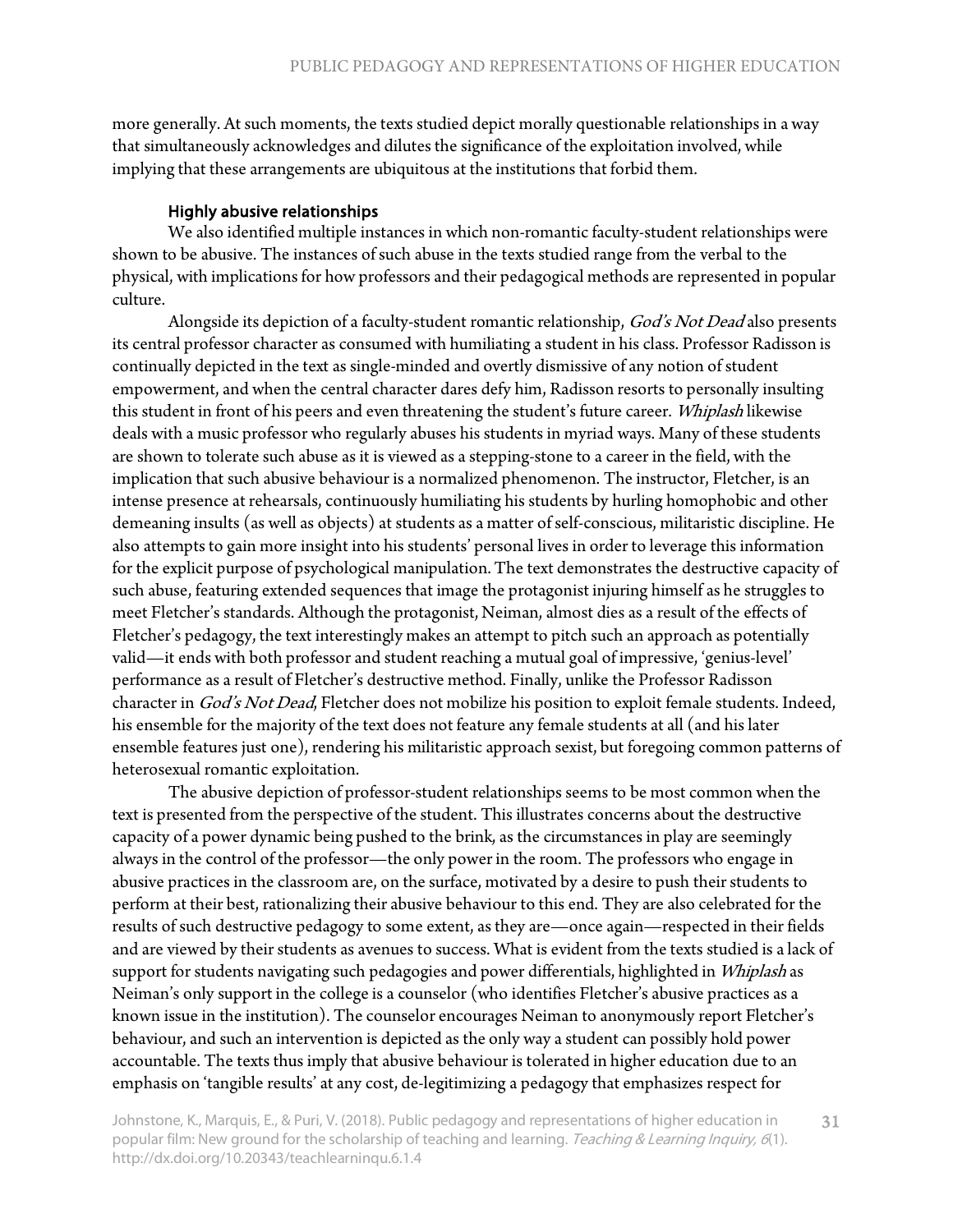students and suggesting compelling uncertainties about teaching and learning in universities within an outcomes-focused culture.

An interesting exception to the focus on the humanities in relation to problematic relationships can be found in Big Hero 6. In this film, the robotics professor leverages his capacity as a mentor and father figure against Hiro, the protagonist, to gain access to his innovative talent. Claiming to protect Hiro's genius and its fruitions, as well as his future from the exploitation of corporate interests, the professor is eventually revealed to be engaging in exploitation himself—stealing and mobilizing Hiro's inventions and adapting them for militaristic purposes to fuel an act of vengeance. The professor also commits acts of physical violence against his former students in the process, literally engaging them in battle in ways that transform the knowledge developed in their shared lab into weapons wielded against one another. Despite the fact that the text is marketed as an animated children's action film, it thus evokes the normalization of militarism and violence in the neoliberal academy, but repositions this as a personalized conflict between a professor-villain and his students. The text can be interpreted as a commentary on the role of professors as mentors, and it is evident that this professor's approach to the role is exploitative and unethical, even if it is ultimately explained by reference to a personal loss in his life. In this respect, the film resonates with the suspicions of the professoriate evoked by the texts focusing on inappropriate romantic relationships.

# ACADEMIC IDENTITIES

A third broad theme found in the corpus of texts focuses on the question of faculty identities, taking up and inflecting conceptions of "what it means to be an academic" in higher education (Bennett et al., 2016, p.218). In recent years, a range of scholars have explored the ways in which higher education faculty understand and construct themselves and their roles (e.g., Fanghanel, 2012), often considering the extent to which traditional understandings of the professoriate are under pressure from increasing neoliberalization and managerialism (Degn, 2015; Sutton, 2015). The films examined thus enter interestingly into a conversation about the definition and contours of academic roles at a moment of uncertainty and contestation. One particular sub-theme, which was especially prominent in the texts, is discussed below.

#### Research/creation vs. teaching

Aligning strongly with a range of work that emphasizes the centrality of research, discovery, and the discipline to faculty conceptions of self (e.g., Henkel, 2005), many of the films examined positioned their faculty characters as scholars advancing knowledge and practice within a discipline above all else. This is especially clear in films such as *The Imitation Game* and *The Theory of Everything*, both of which centre on the figure of the (male) 'genius scientist' whose work breaks major intellectual boundaries. Indeed, neither Turing nor Hawking is ever shown teaching a class, while both films devote laborious attention to images of the central characters engaged in research activities. While less prominent, this emphasis on disciplinary scholarship can also been seen in Still Alice, in which the central character is renowned for her linguistics research and her husband (also a faculty member) largely discusses time spent in the lab rather than in the classroom. In contrast, in Big Hero 6, the dichotomy between research and teaching is blurred somewhat, insofar as the educational experience itself is framed as a research opportunity under the supervision of a skilled engineering scholar. The central position of research, however, is nonetheless maintained.

In other films from the set, including *Whiplash* and *The Gambler*, academics are shown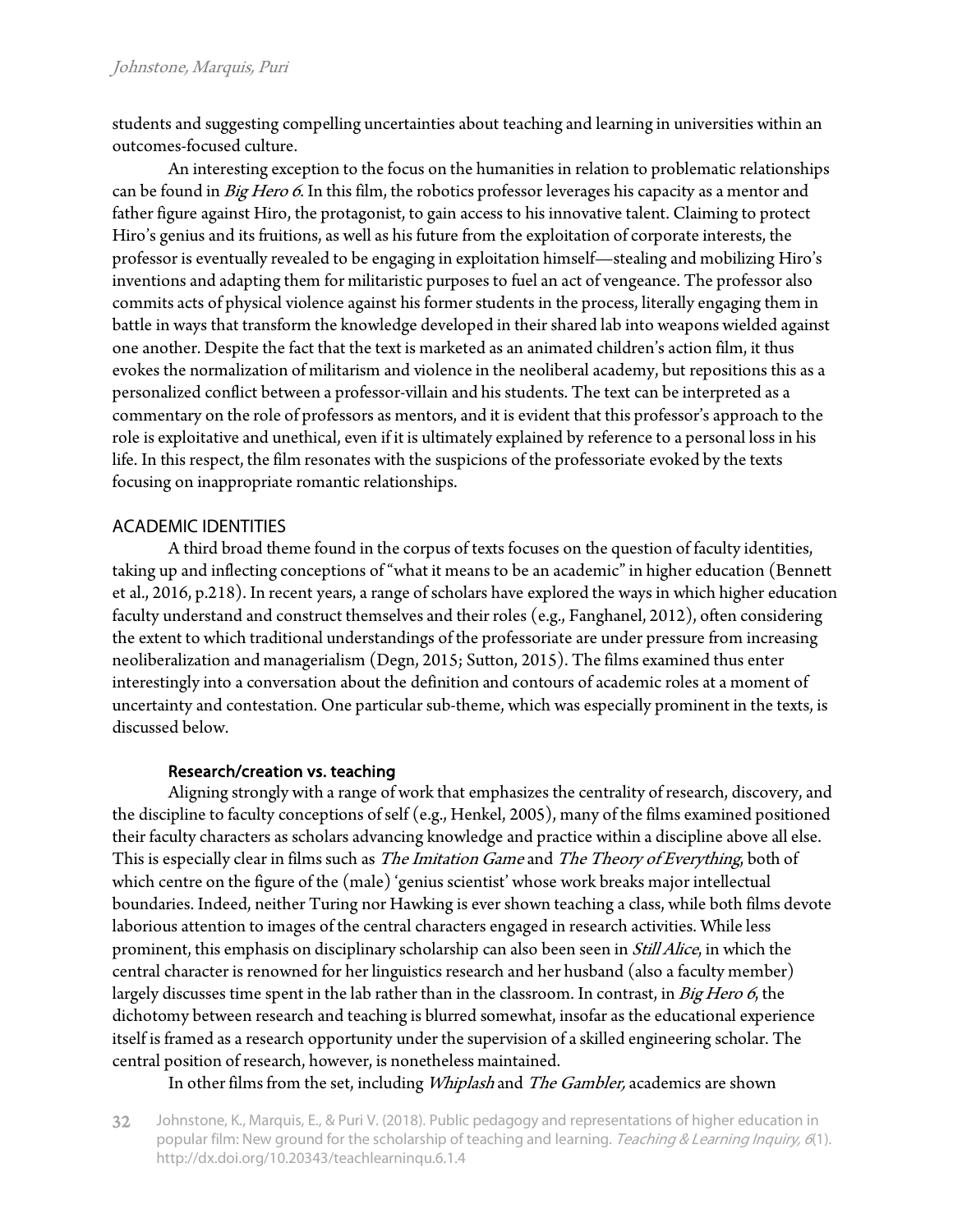primarily in the context of their teaching, but are simultaneously positioned as highly disillusioned and dissatisfied with their work. In Whiplash, for instance, we do not see Fletcher himself perform as a musician until after he has been forcibly removed from his faculty position, and—even then—his focus remains arguably on his unfinished and unhealthy teacher-student relationship with Neiman. Significantly, a connection to the discipline is still a central component of this representational pattern, insofar as much of the represented discontent is ostensibly connected to the challenges of engaging students meaningfully in the complexities of the field they are studying. In spite of Fletcher's intense focus on the teaching component of his role, for example, he consistently manifests disgust with his students and their apparent inability to meet his exacting standards, ultimately arguing that the neoliberal focus on student satisfaction has undercut his ability to challenge his students such that they develop productively into 'actual' artists.

Similarly, Jim Bennett in *The Gambler* is frequently shown teaching, but—like Fletcher—he rarely seems fulfilled by this work. He complains about disengaged students who are there simply to get credits and about being pressured to pass athletes so they can remain on varsity teams, and disdains the very notion of teaching by arguing that genius is the only criterion of value and that it cannot, by definition, be taught. To some extent, Bennett's disenchantment with teaching seems to be bred by his failure to meet his own standards of greatness as an author and scholar in his field. Because he does not possess the 'genius' he advocates, he claims, he is stuck "pretend[ing] to teach" while his students "pretend to learn." In this respect, his disillusionment again affirms the perceived centrality of scholarship and creation within academic identity construction; when the ability to function centrally as a scholar is undermined, the film suggests, one is 'left with' teaching, which in turn is shown as fruitless and deadening in a context focused on surface credentialism.

On one hand, such apparent frustrations with teaching might be seen to offer a rich frame through which faculty audiences might negotiate pressures on traditional conceptions of academic identity. By valuing 'ground-breaking' research and critiquing the frustrating nature of education in a system which discourages challenge and lowers standards, this sub-set of films might be said to offer a partial validation of faculty concerns about contemporary pressures on established professorial roles. On the other hand, it bears mentioning that the films that bring up the purported dissatisfactions of teaching in the neoliberal university are typically rather critical of the faculty characters they contain, throwing some doubt on this critique by implying that the individuals articulating it are arrogant, sadistic, manipulative, and/or out of touch. To some extent, then, these films as a group might be said to rearticulate the value of research to academic identities, while simultaneously evoking and undercutting challenges attached to the teaching components of faculty roles. In this respect, they are particularly interesting to consider in relation to SoTL, as they offer comparatively little consideration of the possibility of a meaningful academic identity focused (at least in part) on teaching in the neoliberal university.

#### **DISCUSSION**

This study opens the door for further SoTL inquiry. For instance, many scholars have called for more work to be done regarding spectator response to popular representations (Wright & Sandlin, 2009). In the context of SoTL, a study of faculty and student response to the themes we explore in this article would offer valuable insight into how viewers receive, interpret, and internalize the representations of higher education offered in popular films, and how they might take up or respond to such representations in their work on college and university campuses. Insofar as our focus here is on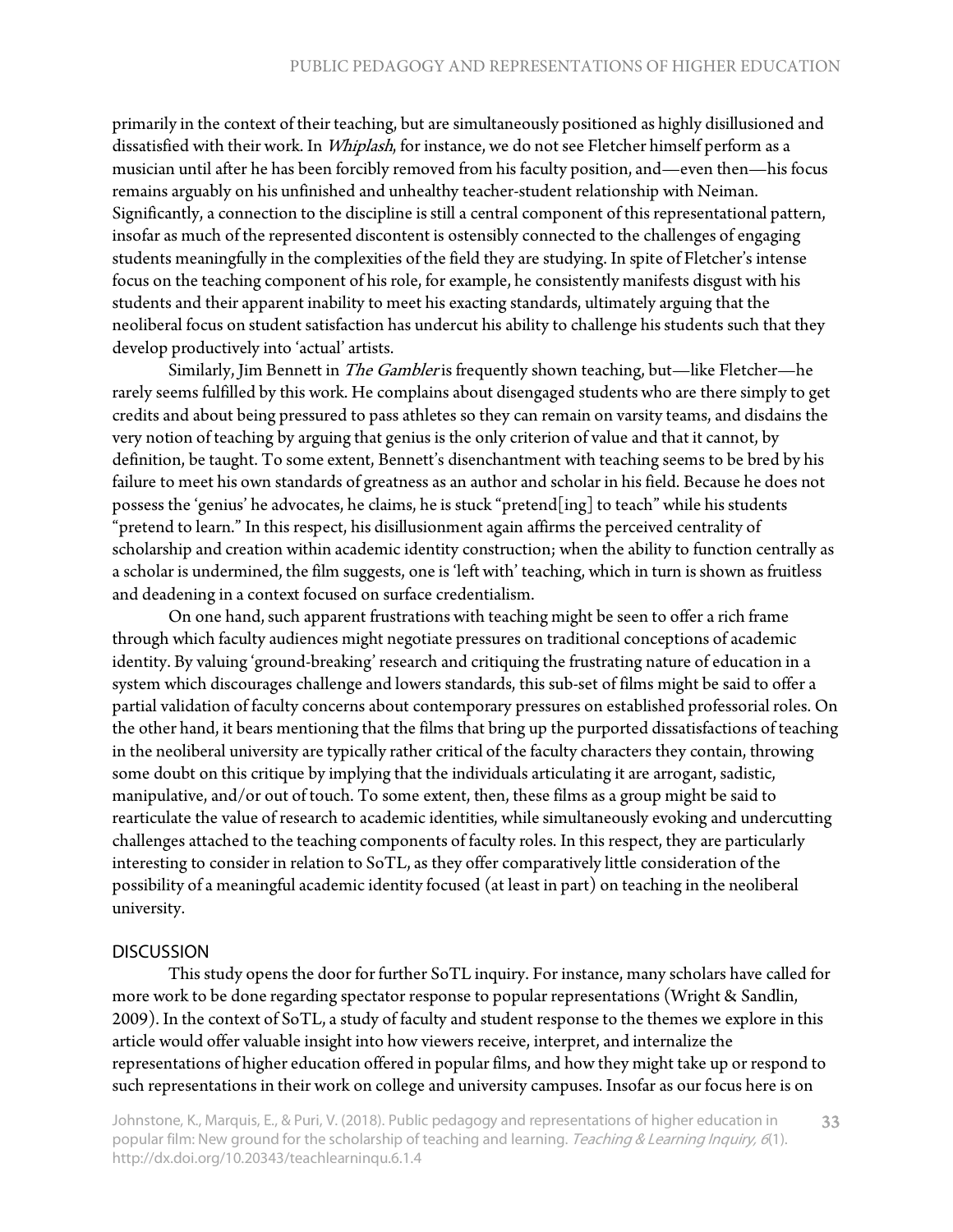#### Johnstone, Marquis, Puri

films that were popular at the North American box office (all of which are themselves American-made), further consideration of both the resonance and function of these films in other national contexts and of the representational patterns at work in non-American films is needed. Similarly, comparisons might be made to texts produced at different historical moments, and further attention could be paid to how questions of genre shape representation and effect. Finally, some of the films released in 2014 offer particularly complex and nuanced depictions of higher education (such as  $Big\$ analysis of one of these films would allow for more detailed examination of how higher education is addressed cinematically than is possible here (including, importantly, more attention to choices of film form). Nonetheless, like other work sketching broad patterns (e.g., Gregory, 2007), the present analysis teases out a number of significant ideas that contribute to understanding how filmic representations take up and help shape perceptions of higher education in the contemporary moment within North America. In so doing, it generates potential key areas of inquiry on which teaching and learning scholars might focus going forward.

The three themes identified here do not exist in isolation, but instead interact in interesting and complex ways. Taken as a set, they tend to suggest a degree of ambivalence or uncertainty about teaching, learning, and faculty in higher education contexts. For instance, both credentialism and passion are criticized as purposes of higher education, implying a currently felt need to re-evaluate the benefit of these institutions as places where meaningful learning occurs, and offering a range of (sometimes contradictory) responses to the neoliberal mindset described by Brown. Similarly, the relations between professors and students are often positioned as exploitative and abusive, signalling and reproducing suspicion about the potential for meaningful pedagogical practice in colleges and universities. This tendency to criticise higher education is also found in the films' portrayal of academic identities. Some films suggest that research is central to professorial roles, and that teaching (which is frequently positioned as a separate endeavour) is often dissatisfying and/or lacklustre in the neoliberal university. However, this focus on research is largely validated only when the scholarship is seen as 'ground-breaking,' and the comparatively negative framing of teaching-focused faculty undercuts to some extent both the positive potential of teaching and the specific concerns these characters articulate. Of particular interest to SoTL scholars, the notion of students and faculty working together to advance understanding or push meaningfully against neoliberal constructions, an idea increasingly common to discourse about students as partners in higher education (e.g., Healey, Flint, & Harrington, 2016; Cook-Sather & Abbot, 2016), is comparatively absent. Faculty and students are framed as adversaries, somewhat unsettling romantic partners, or distant parties of minimal concern to one another, and pedagogies that might be seen as effective or research informed are few and far between. These representational patterns have the capacity to influence approaches to teaching and learning on our campuses.

Interestingly, the texts studied also offer a glimpse into socially mediated perspectives on academic disciplines in the neoliberal West—perspectives that reflect popular conceptions of the divide between the arts and sciences, shape discourse, and have implications for the governance of the modern university more broadly. In particular, the sciences tend to be portrayed in more favourable terms: as a site in which 'ground-breaking scholarship' occurs with minimal critique (Still Alice, The Imitation Game, The Theory of Everything), as a context in which passionate engagement can be pursued and developed meaningfully within university structures and systems (Big Hero 6, The Theory of Everything), and as a division of the academy wherein dissatisfying and manipulative teaching is less common (though not absent--as seen in Big Hero 6). In comparison, the arts are often portrayed in a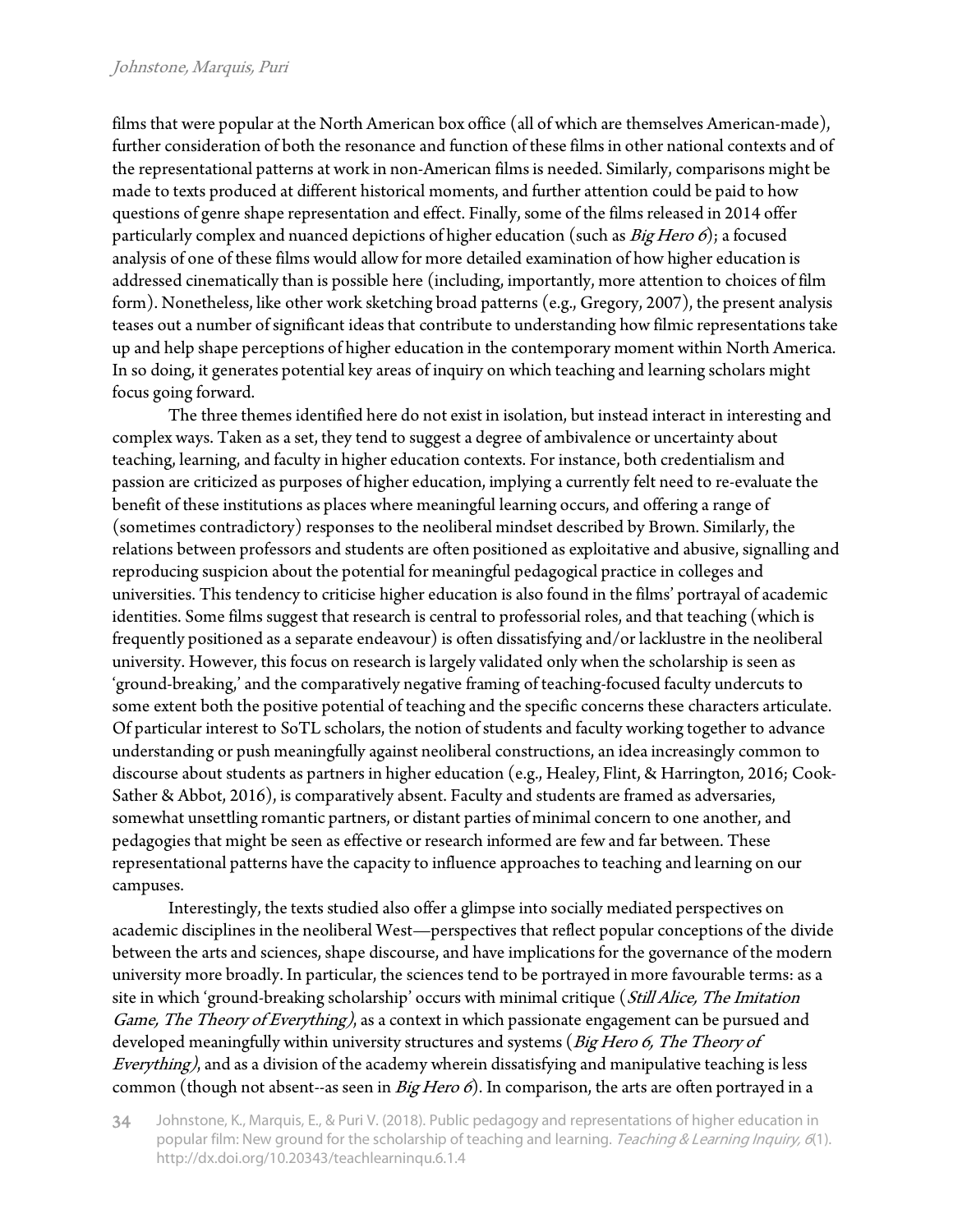negative light, with a strong focus on unfulfilling and problematic teaching (*The Gambler, Whiplash*); with the relevant instructors often portrayed as dissatisfied, neurotic, and self-obsessed (The Gambler, God's Not Dead, Whiplash); and with the notion of pursuing one's passion or developing intellectually often undercut by credentialism, suspicion, or uncertainty (The Gambler, If I Stay, Whiplash). Of course, exceptions to these rules exist and many of the films offer additional nuance and complexity atop these broad patterns. Nevertheless, the patterns themselves remain.

This view of arts and humanities disciplines resonates with Carens' observation that, since the late 1970s, English professors have been depicted in films and television as seductive and attractive figures that nonetheless abuse their authority and are frequently revealed as impostors hiding behind a veil of falsely constructed expertise. This pattern, Carens argues, "reveals a widespread ambivalence, a fascination intermingled with distrust" connected to the discipline's status as a field without clear, 'correct' answers (2010, p.10). The present analysis indicates this observation could be extended to contemporary popular representations of humanities disciplines in higher education more generally. Films such as those examined here thus might be seen to help explain and reproduce a bias toward the sciences in a technologically dominant era—including, potentially, amongst students.

The comparatively negative or ambivalent framing of arts and humanities disciplines across this corpus of texts also resonates interestingly with the contemporary 'crisis of the humanities' in the neoliberal university (Barnett, 2014). While all disciplines and sectors of the academy are affected by neoliberal discourse, scholars such as Brown (2015) have noted that liberal arts disciplines are particularly at risk in this context. She writes:

…cultural values spurn [liberal arts education], capital is not interested in it, debt-burdened families anxious about the future do not demand it, neoliberal rationality does not index it, and, of course, states no longer invest in it. According to popular wisdom, the liberal arts are passé, the protected ivory tower is an expensive and outmoded relic, and the more the university remakes itself through and for the market, the better off everyone—except overpaid, underworked tenured faculty—will be (2015, pp. 180-181).

Indeed, as universities are increasingly assessed in terms of their capacity to develop both 'productive,' employable graduates and innovative, marketable scholarship (Cote & Allahar, 2011), the supposed value of the humanities (as one subset of the liberal arts) has come under considerable scrutiny (Belfiore, 2015; Benneworth, 2015). Whereas many scholars have suggested the need for a nuanced view that pushes back against this framing of the university and the role of the humanities within it, while—in some cases—also considering the necessity of evolution and reform (Barnett, 2014; Evans, 2014; McArthur, 2011), such nuance is largely absent from the films considered here as a set.

Instead, as examples of public pedagogy, these films take up and largely reproduce existing uncertainty and skepticism about the value of humanities teaching and research in the contemporary, neoliberal moment. In this, they resemble other popular culture texts that have been read to contribute to the neoliberal agenda in relation to other educational sectors (e.g., García, 2015). Nevertheless, by raising issues such as the frustrations of teaching in contexts focused on student satisfaction and the dangers of credentialism, even in circumscribed ways, some of the films might be said to point toward the potential fissures and tensions within this ideological agenda. With this in mind, further attention should be paid to the ways in which the broad themes described in this article are played out and inflected in individual popular films and taken up by actual spectators, including faculty and students. By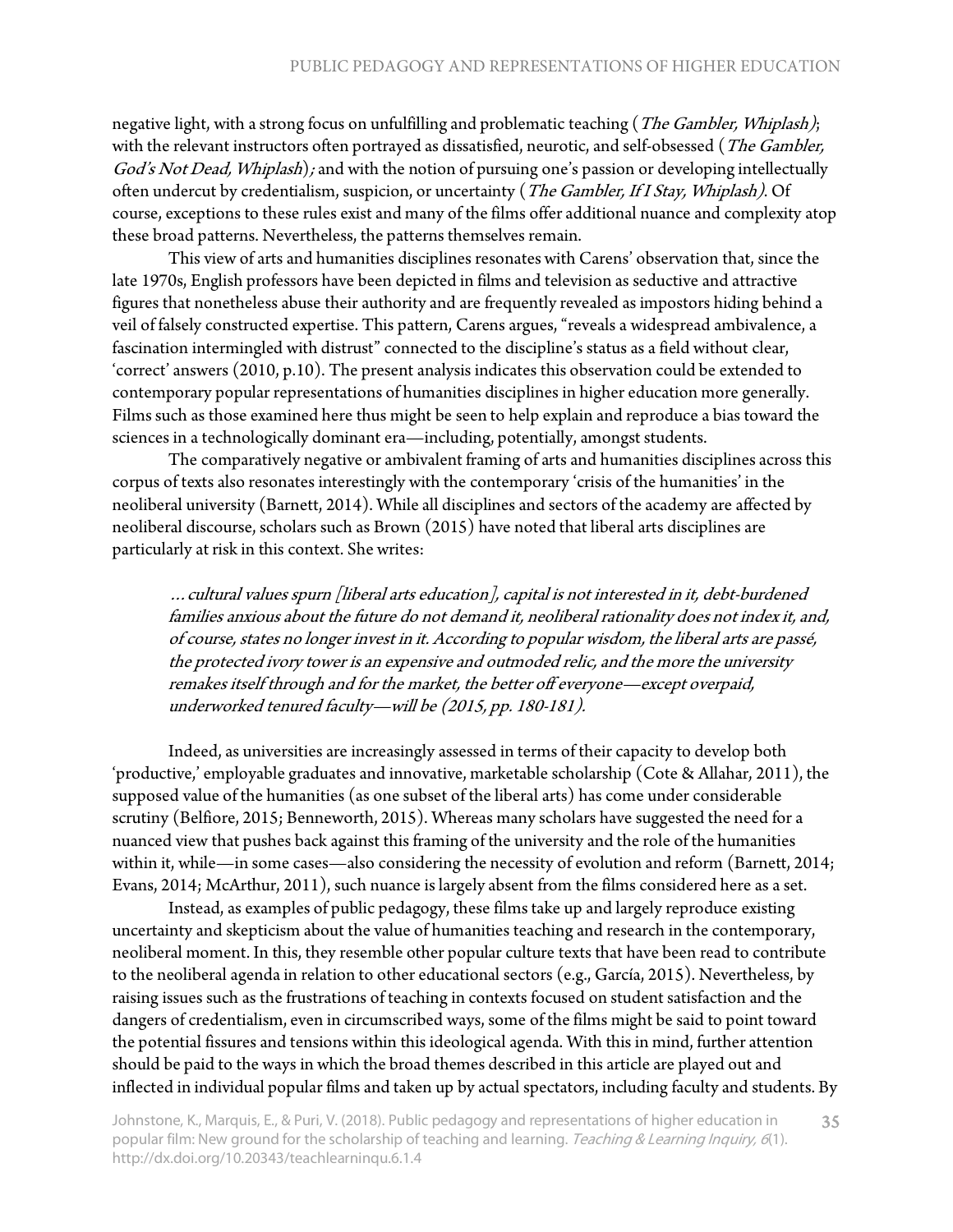unpacking the particular 'lessons' such texts deploy, teachers, learners, and SoTL scholars can more consciously intervene in the pedagogical activities of pop culture, responding to Giroux's call to view 'film as a site of critique, understanding, and struggle' in the process (2004, p.126).

Katelyn Johnstone is a student in the Arts & Science program at McMaster University and a student partner at McMaster's Paul R. MacPherson Institute for Leadership, Innovation, and Excellence in Teaching.

Elizabeth Marquis is an Assistant Professor in the Arts & Science program at McMaster University and Associate Director (Research) at McMaster's Paul R. MacPherson Institute for Leadership, Innovation, and Excellence in Teaching.

Varun Puri is a graduate of the Arts & Science program at McMaster University and a student partner at McMaster's Paul R. MacPherson Institute for Leadership, Innovation, and Excellence in Teaching.

## REFERENCES

- Barnett, R. (2014). Imagining the humanities—amid the inhuman. Arts & Humanities in Higher Education, 13(1-2), 42-53.
- Belfiore, E. (2015). 'Impact,' 'value,' and 'bad economics': Making sense of the problem of value in the arts and humanities. Arts & Humanities in Higher Education, 14(1): 95-110.
- Bennett, R., Hobson, J., Jones, A., Martin-Lynch, P., Scutt, C., Strehlow, K., & Veitch, S. (2016). Being chimaera: A monstrous identity for SoTL academics. Higher Education Research and Development, 35(2), 217-228.
- Benneworth, P. (2015). Putting impact into context: The Janus face of the public value of arts and humanities research. Arts & Humanities in Higher Education, 14(1), 3-8.
- Benton, S. (2013). Two heads are better than one (and three are better than two): Challenging the individualist ethos of the educator-hero film. Journal of Popular Film and Television, 41(2), 98-108.
- Bloch-Schulman, S., & Linkon, S.L. (2016). Scholarship of teaching and learning in the arts and humanities: Moving the conversation forward. Teaching & Learning Inquiry, 4(1), 1-3.
- Bloch-Schulman, S., Wharton Conkling, S., Linkon, S.L., Manarin, K., & Perkins, K. (2016). Asking bigger questions: An invitation to further conversation. Teaching & Learning Inquiry, 4(1), 1-7.
- Brown, W. (2015). Undoing the Demos: Neoliberalism's Stealth Revolution. New York: Zone Books.
- Carens, T.L. (2010). Serpents in the garden: English professors in contemporary film and television. College English, <sup>73</sup>(1), 9-27.
- Chick, N.L. (2013). Difference, privilege, and power in the scholarship of teaching and learning: The value of Humanities SoTL. In K. McKinney (ed.), The Scholarship of Teaching and Learning in and Across the Disciplines (pp. 15-33). Bloomington: Indiana UP.
- Cook-Sather, A., & Abbot, S. (2016). Translating partnerships: How faculty-student collaboration in explorations of teaching and learning can transform perceptions, terms, and selves. Teaching & Learning Inquiry, <sup>4</sup>(2), 1-14.
- Cote, J. & Allahar, A.L. (2011). Lowering Higher Education: The Rise of Corporate Universities and the Fall of Liberal Education. Toronto: University of Toronto Press.
- Dalton, M.M. (2006). Revising the Hollywood curriculum. Journal of Curriculum and Pedagogy, 3(2), 29-34.
- Degn, L. (2015). Identity constructions and sensemaking in higher education A case study of Danish higher education department heads. Studies in Higher Education, 40(7), 1179-1193.

Evans, M. (2014). Liberal values at a time of neo-liberalism. Arts & Humanities in Higher Education, 13(1-2), 17-23. Fanghanel, J. (2012). Being an Academic. London: Routledge.

- Fanghanel, J. (2009). The role of ideology in shaping academics' conceptions of their discipline. Teaching in Higher Education, 14(5), 565-577.
- García, J. (2015). Learning from bad teachers: The neoliberal agenda for education in popular media. Critical Education, 6(13). http://ices.library.ubc.ca/index.php/criticaled/article/view/184935
- Giroux, H. (2004). Pedagogy, film, and the responsibility of intellectuals: A response. Cinema Journal, 43(2), 119-127.
- Giroux, H. (2008). Hollywood film as public pedagogy: Education in the crossfire. Afterimage, 35(5), 7-13.
- Johnstone, K., Marquis, E., & Puri V. (2018). Public pedagogy and representations of higher education in popular film: New ground for the scholarship of teaching and learning. Teaching & Learning Inquiry, 6(1). http://dx.doi.org/10.20343/teachlearninqu.6.1.4 36